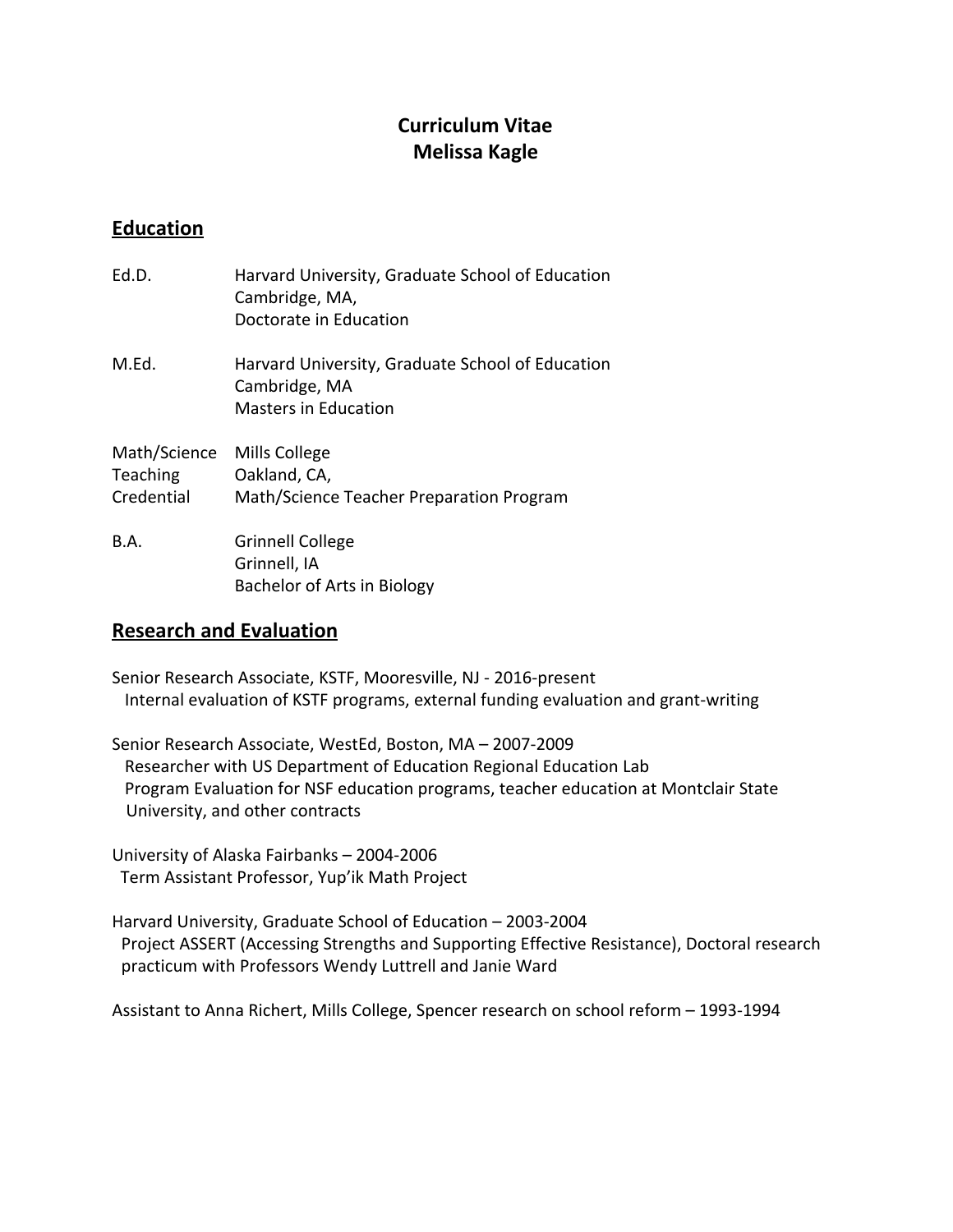### **Leadership**

Senior Program Associate, WestEd, Boston, MA - 2007-2009 Professional development for districts adopting WestEd school reform model based on developing standards and related assessments, and tiered instruction; facilitator for statewide math coaches' training

University of Massachusetts, Boston - 2003-2004 Instructor, Boston Public Schools Principal Fellows Program

National Facilitator for School Reform Initiatives, 2001-2009 Trained educators to use professional learning communities to increase student achievement

### **Teaching Experience**

#### **University Teaching**

Colgate University, Hamilton  $NY - 2009$ -present Assistant Professor of Educational Studies Director, Math/Science Teacher Education Faculty in Native American Studies Department

Dartmouth College, Hanover NH – 2014 Visiting Assistant Professor in the Department of Education

University of Alaska Fairbanks - 2004-2006 Term Assistant Professor, Yup'ik Math Project

Harvard University, Graduate School of Education, Cambridge, MA - 2003-2004 Teaching Fellow in Administration, Planning and Social Policy

Harvard University, Graduate School of Education, Cambridge, MA - 2003-2004 Supervisor, Math/Science Beginning Teachers

Upper Valley Educator's Institute, Lebanon, NH - 2003-2004 Supervisor, Math/Science Pre-Service Teachers

#### **K12 Teaching**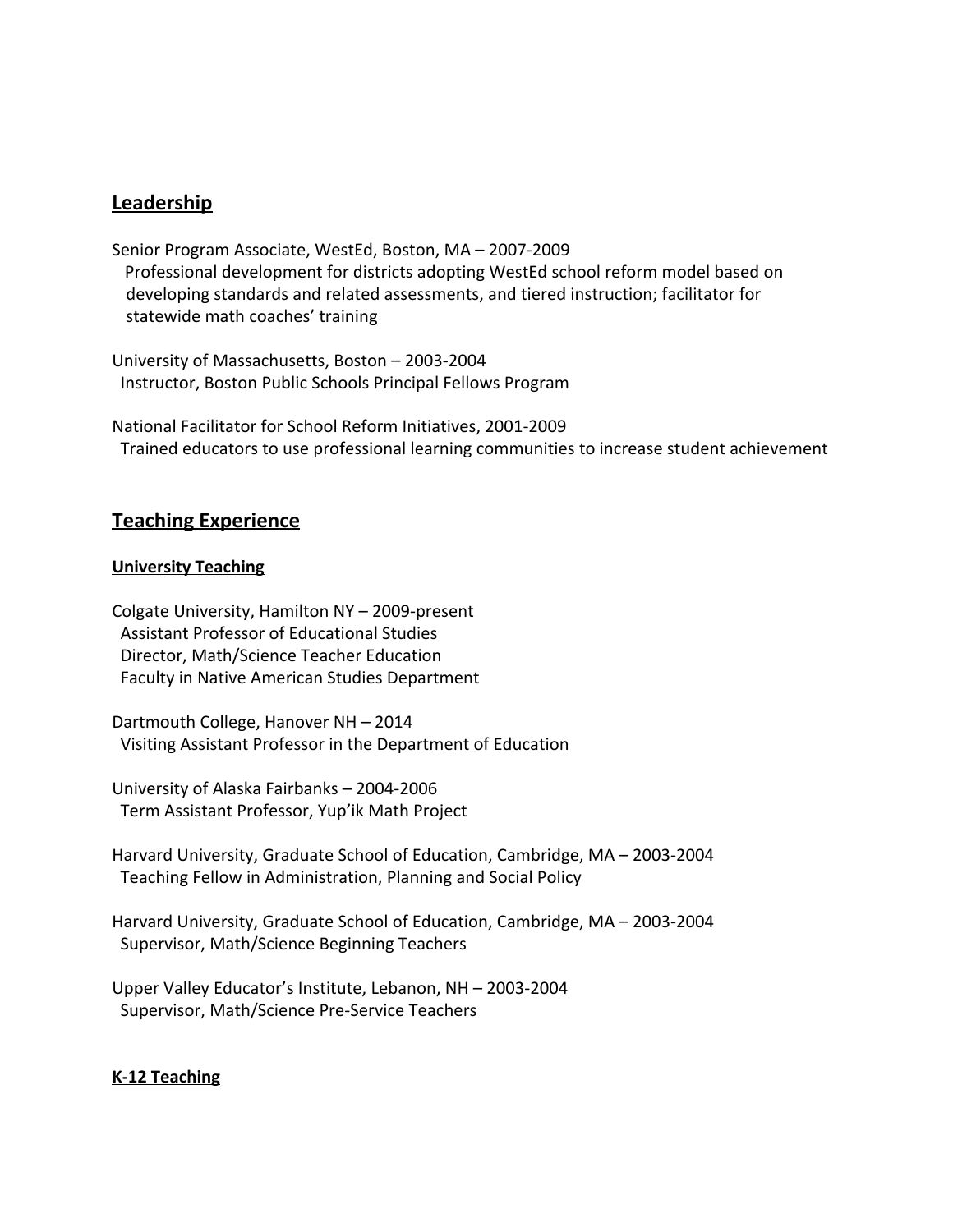Hartland Elementary School, Hartland, VT - 2001-2002 Middle school mathematics teacher, low-income rural K-8 public school

Dzantik'I Heeni Middle School, Juneau, AK - 1996-2001 Grades 6-8 mathematics and science teacher, urban public middle school, using project-based learning

Camp Water, Juneau, AK - Summers, 1997-1998 & 2001-2003 NSFfunded program for Alaska Native students bringing together Western and Native approaches to learning math and science; wilderness canoe trips and time at Tlingit elder-run culture camps

Santa Fe High School, Santa Fe, NM - 1995-1996 High school science teacher in program for at-risk students, urban public high school

Berkeley High School, Berkeley, CA - 1993-1995 High school biology and English as a Second Language teacher, urban public high school

Oakland Street Academy, Oakland, CA - 1992-1993 High school physical science teacher, program for at-risk youth

#### **School Transformation**

School Reform Initiative VT - 2002-2013

Promoted professional learning community and collaborative leadership approaches throughout Vermont through professional development, school change/leadership coaching, statewide policy and advocacy work, and grant writing/making.

DataWise, Harvard Graduate School of Education - 2004-2007 Development and dissemination of model for using data to improve instruction.

## **Consultant Services**

- National Facilitator, teacher professional development, National School Reform Faculty, 2001-2012
- External Evaluator for Bay and Paul Foundation education grants, 2009-2011
- External Evaluator for Relay Graduate School of Education application to the State University of New York State for accreditation as a graduate school for teacher certification, 2012
- External Evaluator for TeacherU application to the State University of New York State for accreditation as a graduate school for teacher certification, 2010
- School Change Coach at two high schools in Vermont, 2006-2009
- Workshops for school administrators and leaders on Building a Local Accountability System with Standards, Assessments, and Standards-Based Instruction for numerous communities in New Hampshire, Massachusetts, and Rhode Island, 2007-2009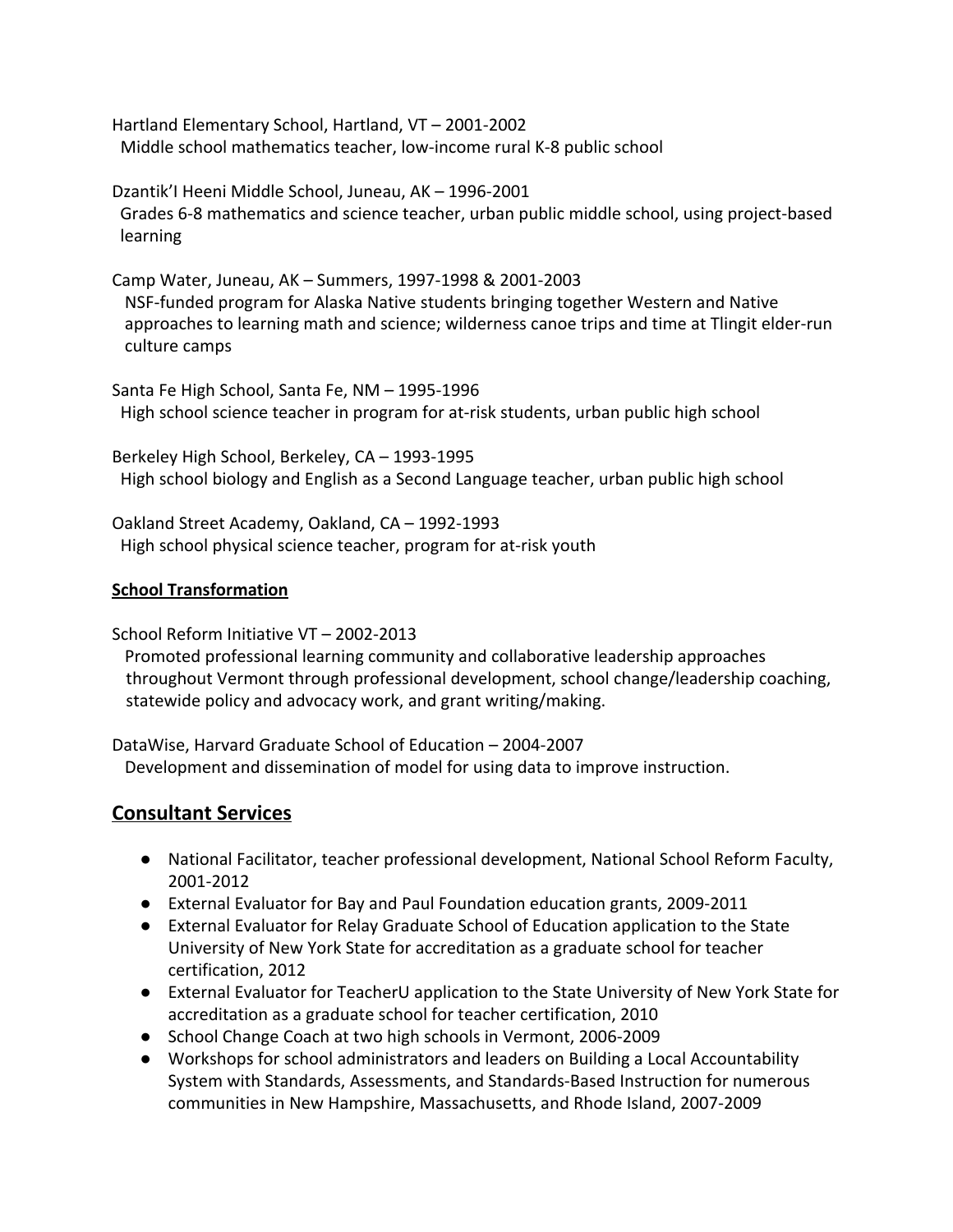● Facilitator for the Massachusetts Department of Education Math Leaders workshop series, 2007-2008

# **Publications**

### **Publications Refereed**

Kagle, M. & Baptiste, A. (2016) Predicting the Quality of Climate Change Research in the Arctic, *Journal of Environmental Studies and Sciences*

- Kagle, M. (2014) Professional Learning Communities for Pre-Service Teachers, *National Teacher Education Journal*, Spring 2014
- Kagle, M. (2014) Seal Meat in the Classroom: Indigenous Knowledge and School Mathematics in Adeniji-Neill, D. and Van Wyk, B., eds., *Indigenous Concepts in Education*, New York: Palgrave-Macmillan
- Kagle, M. (2013) Becoming Culturally Responsive: A framework for teacher development, *Association for Liberal Arts Colleges for Teacher Education (AILACTE) Journal*, 10(1).
- Louie, J., Sanchez, M.T., North, C., Cazabon, M., Mello, D. and Kagle, M. (2011) *A Descriptive Analysis of State Supported Formative Assessment Initiatives in New York and Vermont*, Washington, DC: Institute for Educational Sciences
- LaPointe, M., Brett, J., Kagle, M., Midouhas, E. and Sanchez, M. (2008) *How state education agencies in* the Northeast and *Islands* Region support *data-driven decisionmaking* in *districts and schools*, Washington, DC: Institute for Educational Sciences
- Kagle, M. et. al., (2007) *Building a Smokehouse: The Geometry of Prisms*, Part of the Series Math in a Cultural Context: Lessons Learned from Yup'ik Eskimo Elders, Calgary, AB: Detselig Enterprises
- Adams, B. and Kagle, M. (2007) *Star Navigation: Exploration into Angles and Measurement*, Part of the Series Math in a Cultural Context: Lessons Learned from Yup'ik Eskimo Elders, Calgary, AB: Detselig Enterprises
- City, L., Kagle, M. and Teoh, M. (2005) Examining Instruction in *Data Wise: A StepbyStep Guide to Using Assessment Results to Improve Teaching and Learning*, Cambridge, MA: Harvard Education Press

### **Institutional Reports and In-House Publications**

- Johnston, K. and Kagle, M. (2012) *TEAC Inquiry Brief for Teacher Education Accreditation*, Colgate University.
- Kagle, M. (2012) *Report to the Bay Paul Foundation: A Framework for the Use of School Change Coaching For Collaborative Leadership Practices*
- Kagle, M. (2010) *Report to the State Education Department, University of the State of New York, External Review of the Application for Registration of a New Teacher Education Program, TeacherU*, New York, NY
- Dunne, K. and Kagle, M. (2008) *Pathways of learning for mathematics coaches: a toolkit for mathematics leaders*, Boston, MA: Massachusetts Department of Elementary and Secondary Education